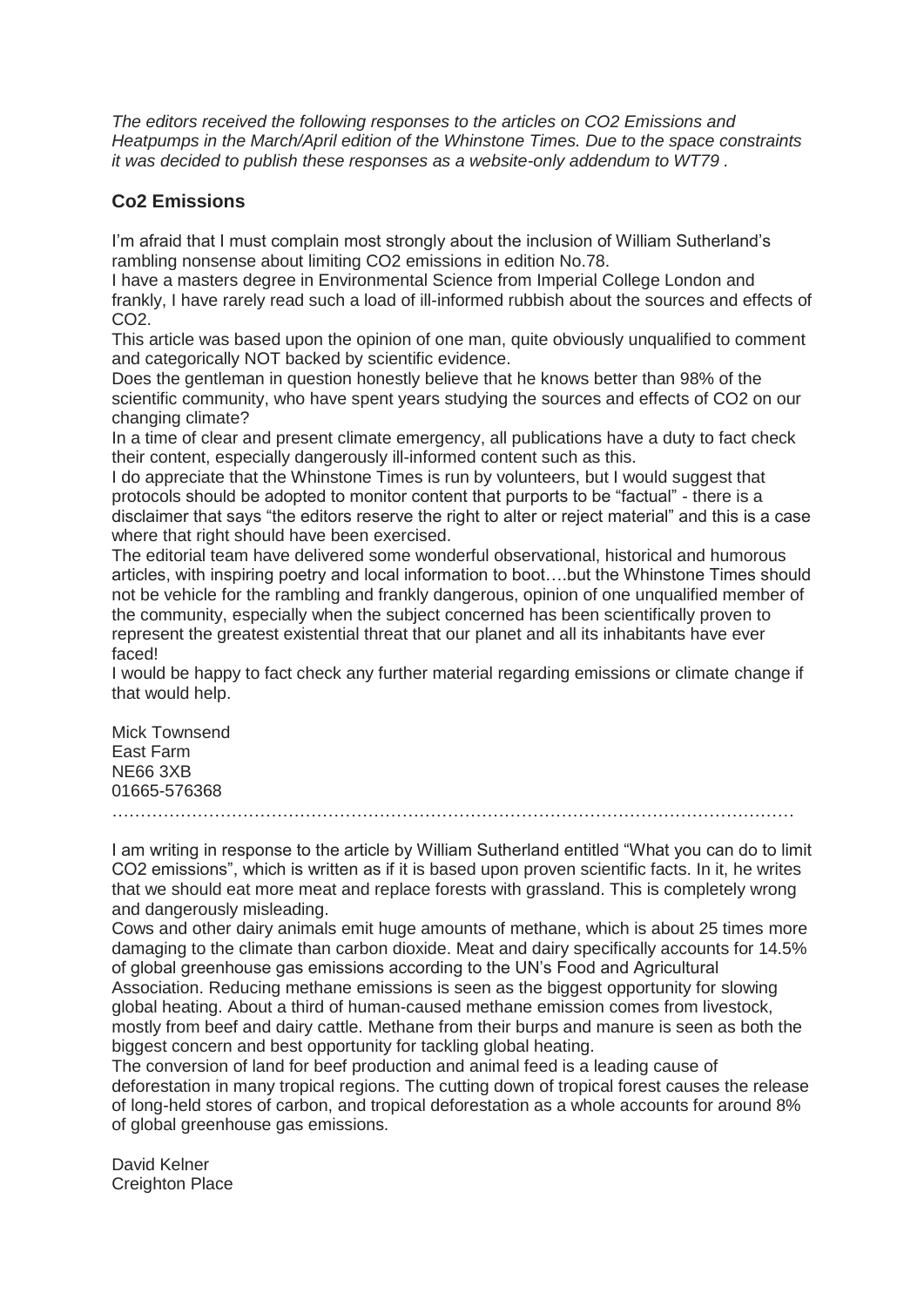……………………………………………………………………………………………...

Mr Sutherland's views seem to be based on either a misguided or an outdated interpretation of the facts. It's imperative that we scrutinise our purchasing decisions, so I agree that we must think very carefully before buying any car. Cars have made a big contribution to modern life and a strong economy, but there are far too many of them in the global fleet. We must work to reduce that number through initiatives like car sharing, use of public transport and other mobility options etc. If you must buy a car, though, the best option is pure electric, not internal combustion engined (ICE) and not hybrid.

Electric cars have been proven to be a better alternative to ICE cars in terms of lifecycle CO2 emissions in multiple studies. Eg. ['A Global Comparison of the Life-cycle Greenhouse](https://theicct.org/publication/a-global-comparison-of-the-life-cycle-greenhouse-gas-emissions-of-combustion-engine-and-electric-passenger-cars/)  [Gas Emissions of Combustion Engine and Electric Passenger Cars' ICCT July 2021.](https://theicct.org/publication/a-global-comparison-of-the-life-cycle-greenhouse-gas-emissions-of-combustion-engine-and-electric-passenger-cars/) The key quote from this study is:

**'Results show that even for cars registered today, battery electric vehicles (BEVs) have by far the lowest life-cycle GHG emissions. [Emissions] over the lifetime of average medium-size BEVs registered today are already lower than comparable gasoline cars by 66%–69% in Europe, 60%–68% in the United States, 37%–45% in China, and 19%–34% in India.'**

In summary, BEVs comprehensively outperform ICEs and hybrids, and that situation is set to improve as renewable energy continues to proliferate, so it makes sense to switch the global fleet to electric ASAP. The points that Sutherland is trying to make in terms of the thermal efficiency of power plants or the weight of EV batteries just do not stand up to the facts that are presented in these studies.

His point about the cost of disposal does not stand up to scrutiny either. Industry is mobilising to not only ensure the value of spent EV batteries is realised via recycling but also to reuse the batteries for other applications before they need to be recycled at all. So the lifespan of an EV battery is actually more like 15-20 years. Well within that time frame, we can expect a 90%+ recycling rate of EV batteries, facilitated by robust returns on investment. A quick google of the state of the industry will reveal the sheer scale of the opportunity that is being seized upon by companies like Redwood Materials, Veolia etc. Some even predict that within 20 years there will be almost no requirement to mine for new battery materials, as all the metals required from new batteries will be made available from the recycling industry. There are legitimate concerns about the impact of mining for the materials that are required to build electric cars, and there is a lot of work to be done to clean up that element of the supply chain. That is not a reason to stop producing EVs however, the correct strategy is to hold manufacturers to account for responsibility in their supply chains, and to make sure that human rights and environmental concerns are addressed. This is already in process, driven partly by a level of scrutiny that the oil industry seems largely to have avoided, historically. The mass of metals required to make an EV battery is around 400kg. Compare that to the 17,000kg of mined raw material to run an ICE for its lifespan in the form of the oil that would be extracted to fuel the vehicle - hardly an environmentally sound or benign process in terms of human rights. It is pretty clear which is the better option.



Hamish Ainsley [@planetminimal](https://www.instagram.com/planetminimal/) [www.planetminimal.com](http://www.planetminimal.com/) +44 (0) 7739 419 458